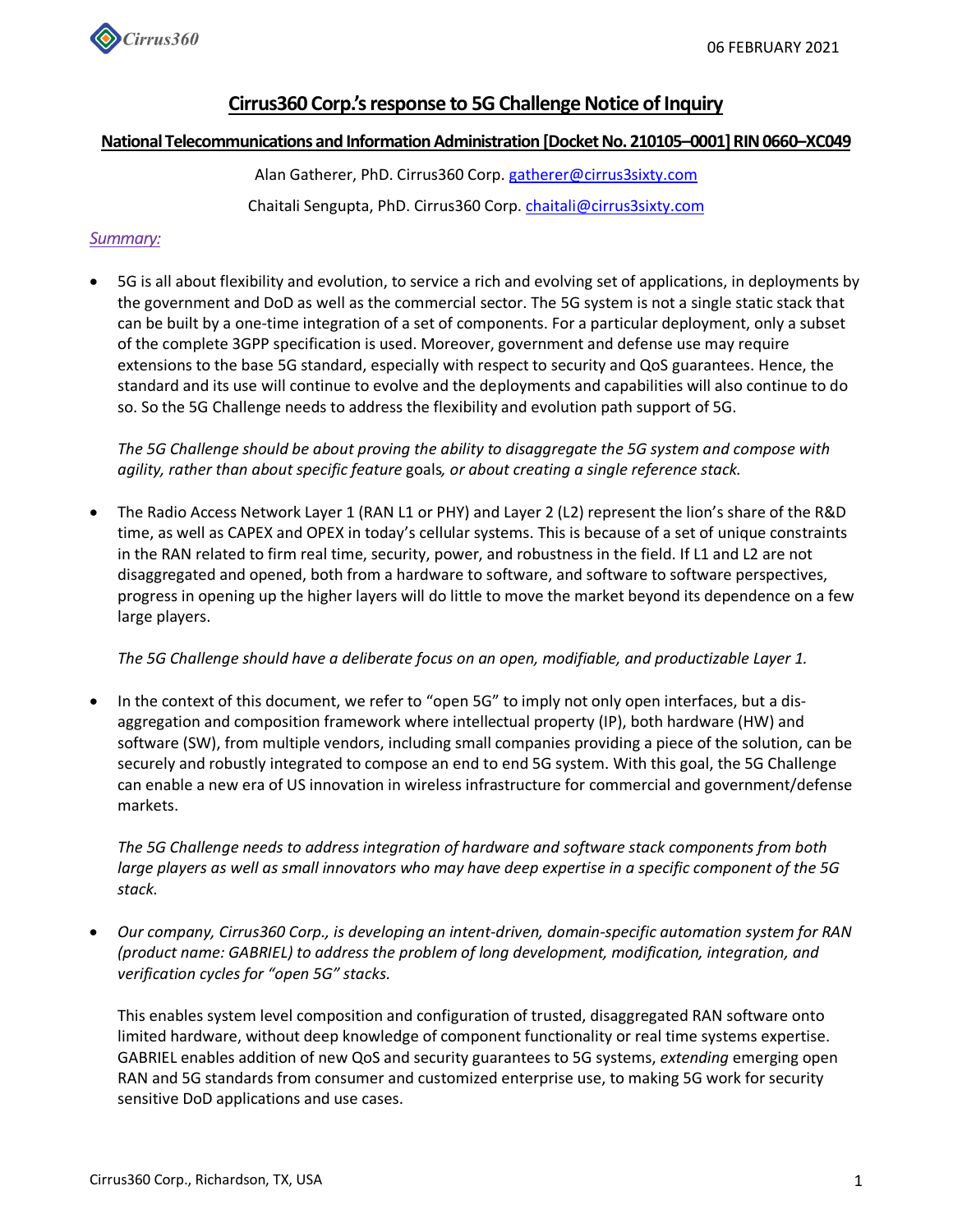

### *I. Challenge Structure & Goals*

*A. How could a Challenge be structured such that it would take advantage of DOD's role as an early U.S. Government adopter of 5G technology to mature the open 5G stack ecosystem faster, encourage more participation in open 5G stack development including encouraging new participants, and identify any roadblocks to broader participation?*

To encourage more participation and mature the ecosystem for 5G, the Challenge must allow smaller players to demonstrate differentiating capabilities without having to partner with larger incumbents just to get to the scale needed to enter the Challenge. If large projects are a defacto requirement then the 5G Challenge will see "the usual suspects" and little will be done to broaden the potential ecosystem for 5G in the US. The Challenge should be structured to encourage small businesses and innovators in specific areas, such as massive-MIMO, intelligent reflextive surfaces or network slicing, to integrate their IP with bigger systems programmatically (without point to point specific collaborations). To achieve this, the Challenge could provide a default solution scenario and set improvement goals for this scenario.

For instance, a certain open source project (e.g. [4], [5], [6]) and/or reference design (e.g. [2], [7]) can be chosen as a baseline, and participants could be challenged to improve it in specific ways, such as security, algorithmic performance, integration with machine learning based algorithms in higher layers for system performance, prove portability of a common software stack across multiple hardware platforms, or demonstrate improved Continuous Integration and Development (CI/CD) [3] with frequent code commits.

# *B. How could a Challenge be structured to focus on the greatest impediments to the maturation of end-to-end open 5G stack development?*

One of the greatest impediments to maturation is the lack of an ecosystem *integration* framework where many small and large players can contribute profitably in an open environment for 5G. An ecosystem as well as integration framework where innovation can occur at small start ups and medium sized corporations should be encouraged if the US is to take a leadership role in 5G. The Telecom Infra Project (TIP) [1] and O-RAN Alliance [4] ecosystems have made good progress in this regard –with the TIP community using O-RAN Alliance standards to productize and commercialize open architecture solutions driven by operator needs.

The DoD can play an important role in encouraging US innovation in this area.

Historically, it has been difficult for small innovative companies to participate in the telecom infrastructure business, because of the dynamics of the eco-system and the unique characteristics of the deployed system regarding power, cost, and robustness constraints. This has led to the dominance of a few large players who have the R&D capacity and expertise in all parts of the end to end system, i.e. RAN to core to services [8]. This is especially true in the RAN due to the lack of dis-aggregation and the dependence on a small set of large players to provide robustness and integrity guarantees end to end. The only way for smaller companies with specific expertise in a particular component of the stack to take their innovation to deployment, has been to collaborate closely with one of the larger infrastructure vendors. This has traditionally been a discouraging business model for small, innovative US players.

The open RAN movement seeks to disrupt the above business and technology model, but needs the benefit of automation frameworks that enable systematic integration of IP (hardware and software) from multiple small and large companies, without negatively impacting the integrity of the end to end system. This is most critical in L1 and L2 because these account for the majority of the CAPEX and OPEX in the network. Vendor lock-in in one part of the stack will lead to vendor lock-in in the ecosystem as a whole.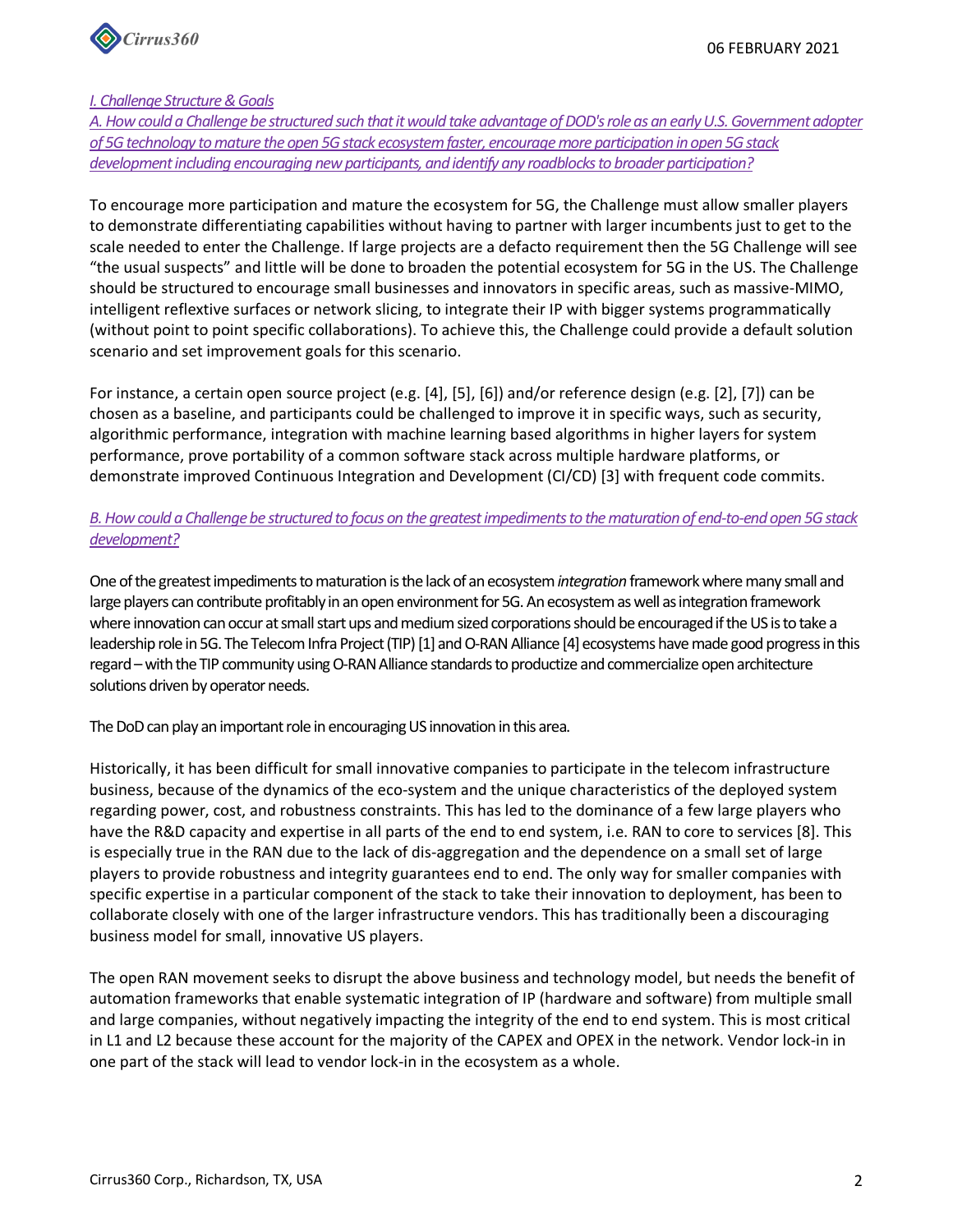

The 5G Challenge should encourage the kind of open 5G interfaces that allow the integrated system to remain dynamic through its lifecycle, allowing multiple vendors to contribute hardware or software intellectual property (IP) that can be integrated post-deployment.

*C. What should be the goals of a Challenge focusing on maturation of the open 5G stack ecosystem? How could such a Challenge be structured to allow for the greatest levels of innovation? What metrics should be used in the assessment of proposals to ensure the best proposals are selected?*

Maturation of an open 5G ecosystem requires that software innovators can focus on one aspect of the stack and successfully introduce a product without dependence on support from larger players in the ecosystem, (who may want to protect their position in one layer by leveraging their position in another). Also, hardware innovation must allow for the software stack to be ported to disparate platforms. This is especially true in the lower layers of the stack (L1, L2) where real time requirements and power constraints lead to heterogeneous, accelerated hardware solutions. Therefore the 5G Challenge should focus on automation (tooling) and architecture structures that allow the open disaggregation of software components from each other and also from hardware, even when there is heterogeneity and power constraints in the hardware architecture.

Metrics to evaluate progress in the Challenge could include time taken to adapt to a new set of requirements, number of significant code commits, cross layer test cases – as measures of agility and flexibility of the integration.

## *D. How will the open 5G stack market benefit from such a Challenge? How could a Challenge be structured to provide dual benefit to both the Government and the open 5G stack market?*

The commercial market will benefit from interoperability and disaggregation, from the perspective of controlling CAPEX and OPEX (e.g. improving system level power efficiency). Otherwise it will become dominated by a few 5G infrastructure equipment players as is the case today for 4G. Interoperability and disaggregation allow the Government to source solutions with unique requirements (for instance in security) that are constructed from trusted software and hardware components. Additionally, the US can leverage its strengths in the CBRS band, and the diversity of applications it promises, into a leadership position in 5G, if the solution ecosystem allows for the variety of infrastructure deployments that are made possible by disaggregation.

The 5G Challenge can be structured to focus on one or more use cases that meet the needs of both government and commercial markets: e.g. addition of a new security class to a base solution; port RAN software between two hardware platforms without re-writes; integrate higher layer (e.g. RAN intelligent controller or RIC) machine learning smarts onto a flexible L1; and so on.

### *II. Incentives and Scope*

*A. What are the incentives in open 5G stack ecosystem development that would maximize cooperation and collaboration, promote interoperability amongst varied open 5G stack components developed by different participants, and mature desired featured sets faster with greater stability?*

The open 5G stack ecosystem development needs to expand to allow for HW/SW and SW/SW interoperability within the lower layers of the stack. In particular the L1 and L2 layers represent the lion's share of the CAPEX and OPEX today in cellular systems and if these are not disaggregated, progress in the higher layers will do little to reduce dependence of the market by a few large players, both in hardware and system integration. This will in turn be an impediment to the development of rural connectivity where large players have little incentive to differentiate their product for a limited market, but where innovation is most keenly required.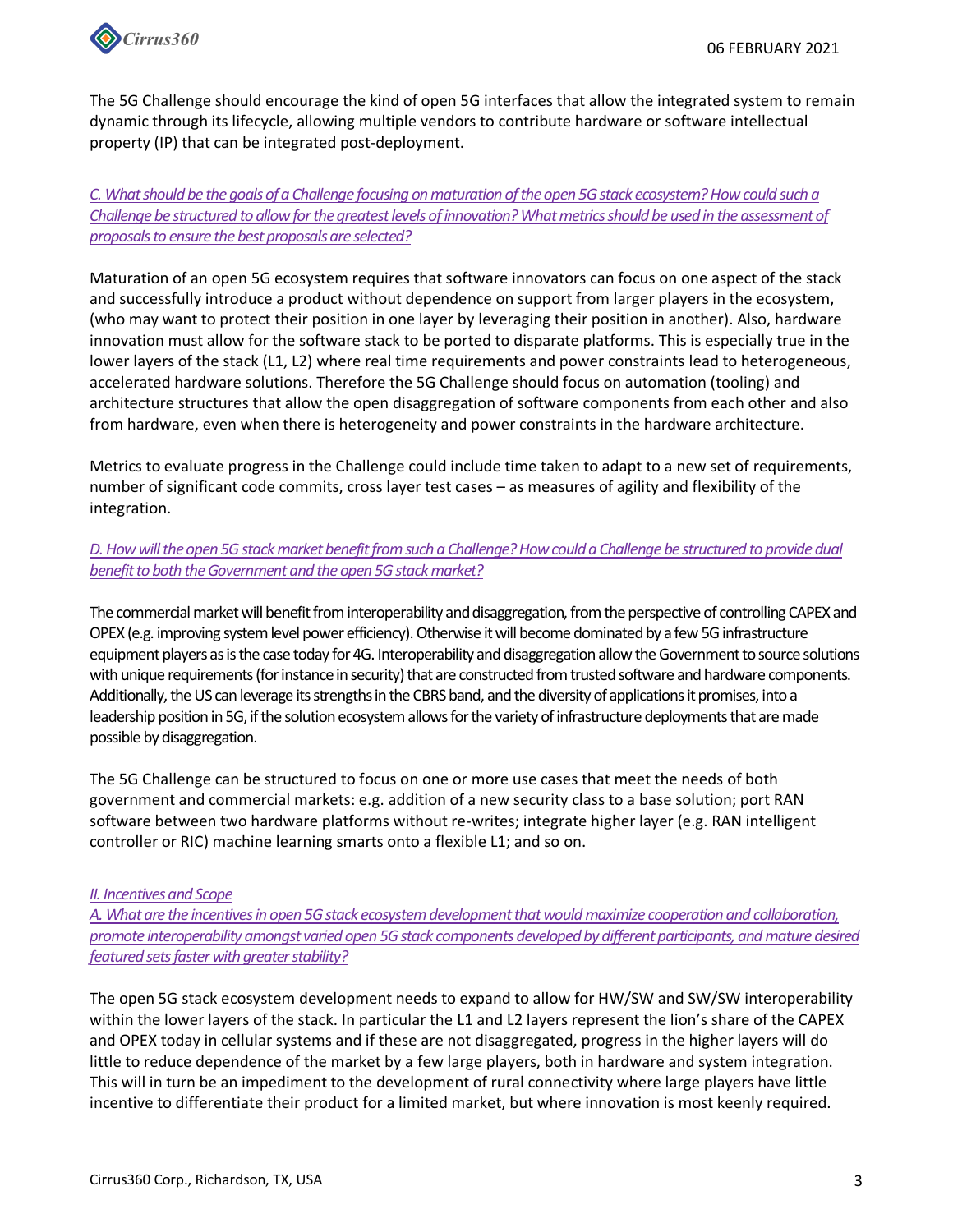

The open RAN eco-system building and specifications efforts currently underway at the Telecom Infra Project (TIP) [1] and the O-RAN Alliance [4], are paving the way for dis-aggregation and ecosystem interoperability. This Challenge can provide an opportunity to expand on that work and add SW to SW, as well as SW to HW, disaggregation on top of the module to module disagreggation enabled by the O-RAN interface specifications.

For this 5G Challenge to encourage smaller players to come in with innovative solutions, without having to become sub-contractors to larger players, the Challenge should include some financial assistance to small players competing in the Challenge and willing to put a significant portion of their company's resources into the Challenge.

# *B. Could a Challenge be designed that addresses the issues raised in previous questions and also includes test and evaluation of the security of the components?*

A minimal requirement would be for the Challenge to allow for software disaggregation especially in L1/L2 and to allow for these layers to be transparent to higher layer network optimization strategies. To design this Challenge we recommend the use of a canonical platform on which the ability of contestants to manage component updates, demonstrate CICD, and integrate new algorithmic components should be evaluated. Transparency to the network could include the ability to open up new data analytic access to the lower layers and show how this could be used to optimize power and performance of L1.

Such a platform can then be used to demonstrate security management in the L1, especially for a COTS hardware platform where system vulnerabilities are much better understood by malign actors and therefore security becomes more critical.

*C. Could a Challenge be designed that would require participants to leverage software bill of materials design principles in the development of components for an open 5G stack?*

Given the many deployment configurations and feature combination that are possible with 5G to meet a wide range of use cases and applications, release management of the integrated 5G stack is imperative. Integrating NTIA's software bill of materials concepts [9] into the *automation* framework for RAN can be part of the Challenge.

*D. Many open 5G stack organizations have developed partial implementations for different aspects of an open 5G stack. What portions of the open 5G stack has your organization successfully developed with working code? What portions of the open 5G stack does your organization believe can be developed quickly (6 months or less)? What development support would best enable test and evaluation of the different elements of an open 5G stack?*

Today, operators and enterprises deploying 5G RAN, do not have the solutions necessary to truly scale systems based on open RAN principles and harness all the advantages it promises (lower cost and open up new monetization opportunities).

*Our company, Cirrus360 Corp., is developing an intent-driven, domain-specific automation system for RAN (product name: GABRIEL) to address the problem of long development, integration, and verification cycles for "open 5G" stacks, This enables system level composition and configuration of trusted, disaggregated RAN software onto limited hardware, without deep knowledge of component functionality or real time systems expertise.* 

*GABRIEL enables addition of new QoS and security guarantees for customized edge computing solutions, extending emerging open RAN and 5G standards from consumer and customized enterprise use, to making 5G work for security sensitive DoD applications and use cases. Furthermore, the US government and DoD use cases*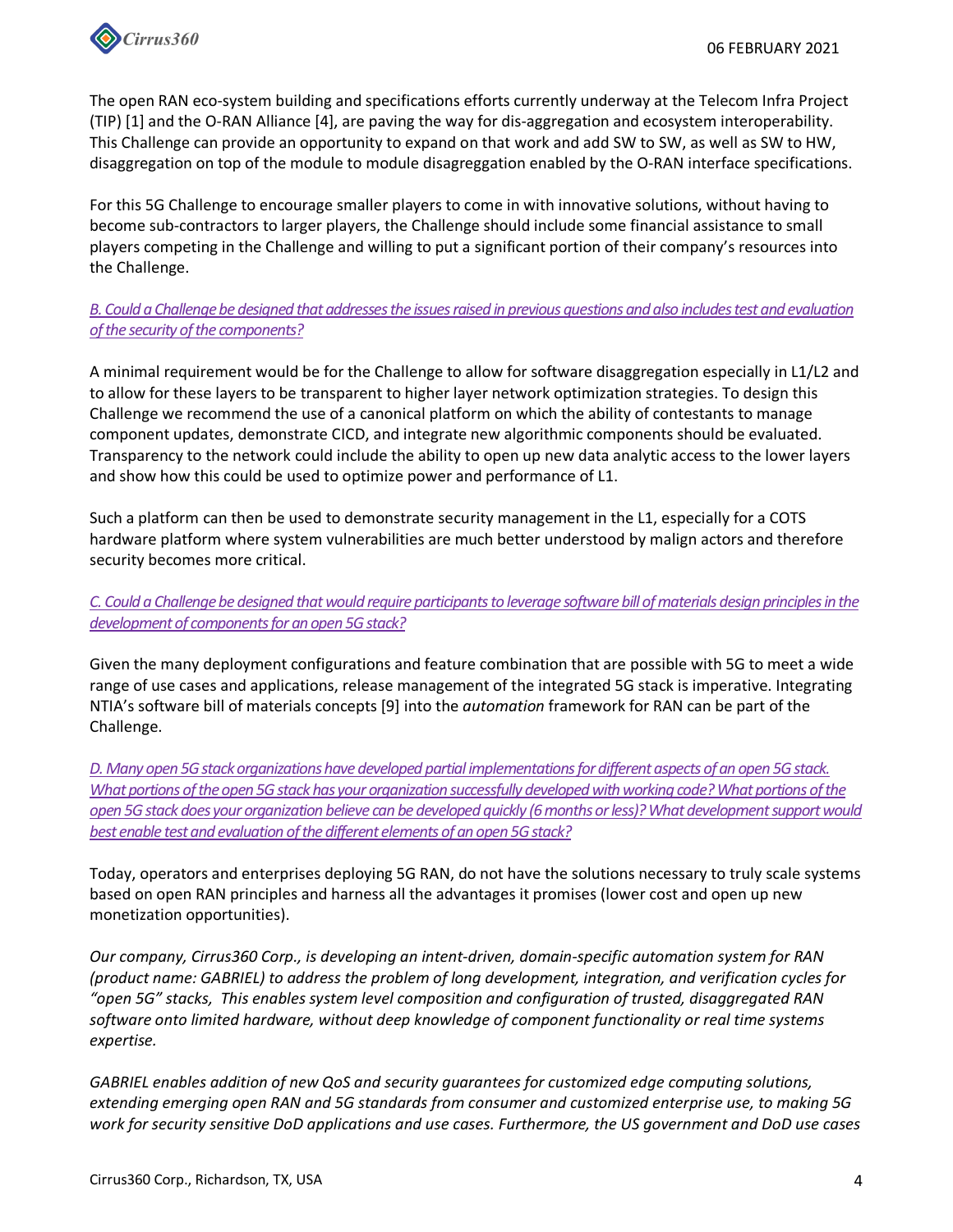

*eventually needs to customize/modify the PHY of 5G to be more resilient to jamming and detection. GABRIEL enables this to be done more quickly and reliably while keeping backward and forward compatibility with the rest of the evolving 5G network.*

*We expect that GABRIEL will be used as a mechanism to allow multiple participants to be profitably involved in the development of different aspects of the dis-aggregated stack, which can be composed while enforcing real time and security.*

We are working with the Telecom Infra Project (TIP) to bring our intent driven, domain specific RAN automation concept to the eco-system.

*E. What 5G enabling features should be highlighted in the Challenge, such as software defined networking, network slicing, network function virtualization, radio access network intelligent controller, radio access network virtualization?*

The 5G Challenge should be about the ability of 5G to disaggregate and compose with agility, rather than about specific feature goals.

Extending network slicing to the lower layers is critical for 5G open stack development. The RAN Intelligent Controller (RIC) from O-RAN can be used to demonstrate how higher layer near real time applications can be used to optimize network performance by manipulation of, and analytics on, the L1 and L2 layer implementations.

### *III. Timeframe & Infrastructure*

*A. What software and hardware infrastructure will be needed to successfully execute this Challenge?*

- A baseline open source L1/L2 solution or reference solution will be needed. Examples: [4][5][6][7]
- A code development and CI/CD environment (optional). Example: [3]
- At least two different RAN hardware platforms will be needed. Examples: [10][11][12]
- A 5G testbed such as those developed in academia. Examples: [13][14]

The choice of above HW and SW infrastructure components may be left upto each Challenge participant, or group of participants, or may be a part of the design of the Challenge itself.

*B. What is a reasonable timeframe to structure such a Challenge? Should there be different phases for such a Challenge? If so, what are appropriate timelines for each suggested phase?*

Phase one could be a 6 months Challenge to show how software disaggregation from the baseline platform can be achieved and how new components can be added in a CICD manner while maintaining real time and power constraints.

Phase two could be a 6 to 12 months Challenge to demonstrate how the code developed in the first phase could be ported to additional hardware platforms. This would then be a joint Challenge for software architecture and hardware platform teams.

### REFERENCES:

- [1] TELECOM INFRA PROJECT (TIP): (link)
- [2] TIP OPENRAN project group.: (link)